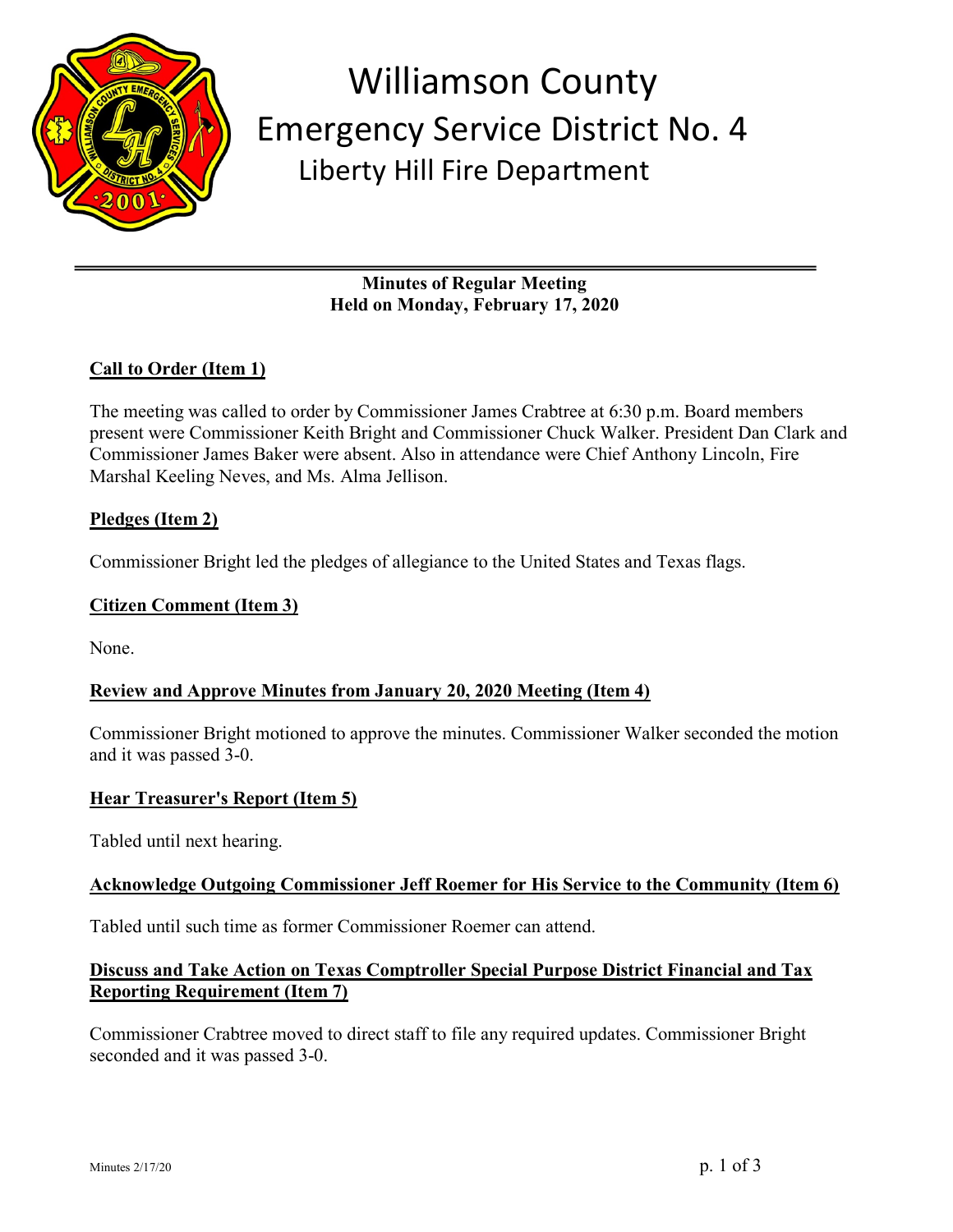

# Williamson County Emergency Service District No. 4 Liberty Hill Fire Department

# **Discuss and Consider Website Updates for SB2 Compliance (Item 8)**

Commissioner Bright moved to direct to file any required updates in order to comply with SB2. Commissioner Walker seconded the motion and it was passed 3-0.

### **Presentation, Discussion, and Possible Action on WCESD #4 Staff Development of an Organizational Orientation Program (Item 9)**

Tabled

### **Discussion and Possible Action on Upcoming Special Project Presentations (Item 10)**

Commissioner Bright moved to direct staff to continue to work on these programs and presentations and to present them to the board at a later date. Commissioner Walker seconded the motion and it was passed 3-0.

#### **Discussion and Possible Action on Grant Applications (Item 11)**

Commissioner Bright motioned to direct staff to work on grant applications and support the required matching portions for each grant if the ESD is successfully chosen. Commissioner Walker seconded the motion and it was passed 3-0.

### **Discussion and Possible Action on Status of Design, Architectural, and Engineering Work, Architectural and Engineering Consultants, and Construction on Fire Station #3. (Item 12)**

Tabled.

## **Discussion and Possible Action on Status of Design, Architectural, and Engineering Work, Architectural and Engineering Consultants, and Construction on Fire Station #2. (Item 13)**

Tabled.

### **Receive the Monthly Chief's Report (Item 14)**

Chief Lincoln gave the monthly report regarding emergency operations, response times, call volume, training, management activities, and personnel. No related actions taken.

#### **Announcements (Item 15)**

The next regular meeting will be held at 6:30 p.m. on Monday, March 23, 2020.